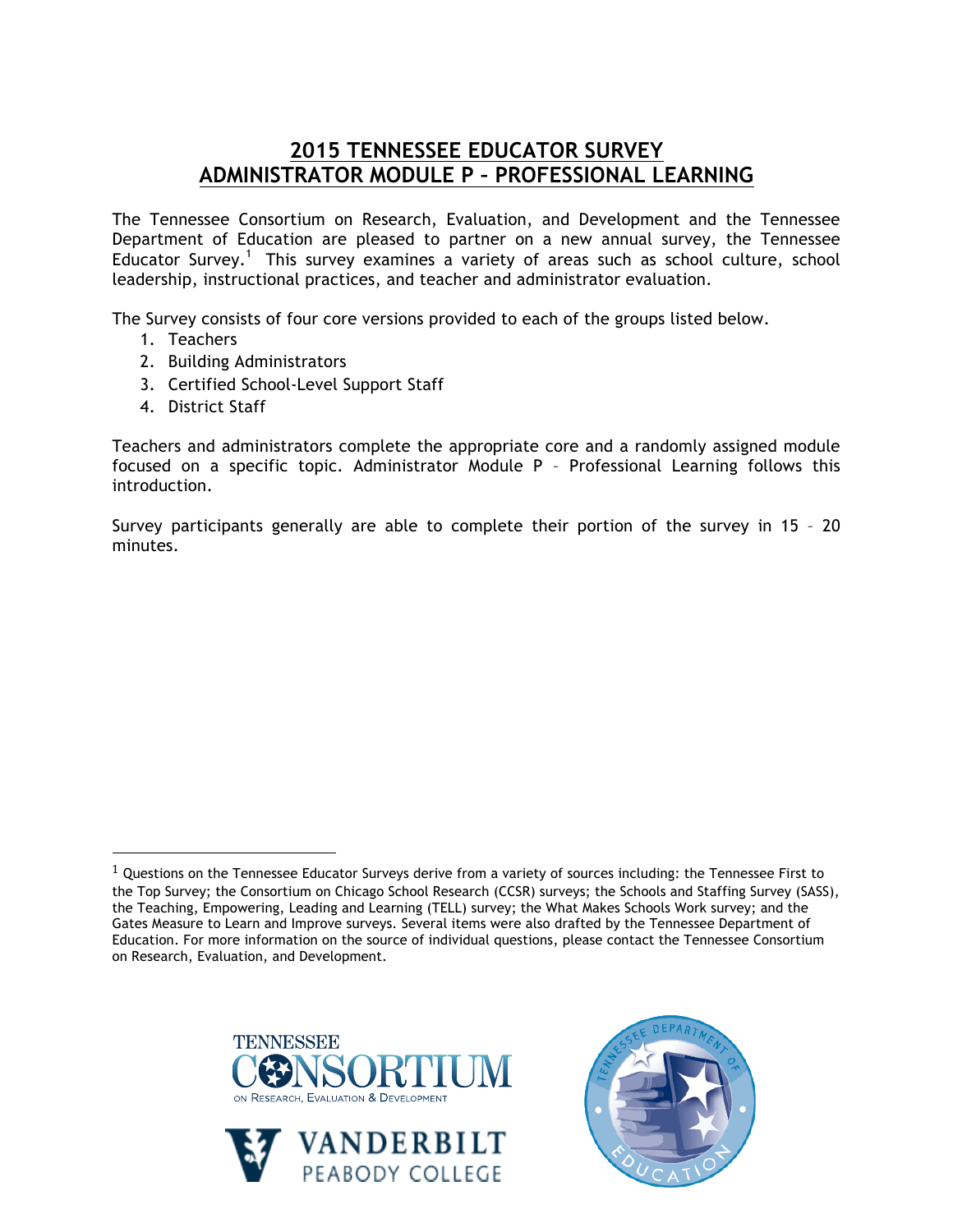## **2015 TENNESSEE EDUCATOR SURVEY ADMINISTRATOR SURVEY MODULES**

## **Administrator Module P - Professional Learning**

A-P1. We are interested in your assessment of the resources teachers in your school had for collaborating with colleagues during the 2014-2015 school year. How would you rate the adequacy of each of the following resources?

|                                                                                                                | None | Minimal | Some | Adequate |
|----------------------------------------------------------------------------------------------------------------|------|---------|------|----------|
| a. Time for collaboration among teachers                                                                       |      |         |      |          |
| b. Materials provided to teachers for collaboration                                                            |      |         |      |          |
| c. Expertise available to teachers for collaboration (such<br>as instructional coaches or other staff support) |      |         |      |          |
| d. Administrative support provided to teachers for<br>collaboration                                            |      |         |      |          |

A-P2. During the 2014-2015 school year (including summer 2014), how often did the following occur when teachers collaborated with other teachers at your school? (Collaboration includes all structured or planned activities when you met with colleagues to discuss curriculum, instruction, assessments, students and/or any other aspect of your job.)

|                                                                                                                                                 | Never | About Once<br>A Semester<br>Or Less | About<br>Once A<br>Month | About<br>Two Or<br><b>Three</b><br>Times A<br>Month | About<br>Once A<br>Week | More<br>Than<br>Once A<br>Week |
|-------------------------------------------------------------------------------------------------------------------------------------------------|-------|-------------------------------------|--------------------------|-----------------------------------------------------|-------------------------|--------------------------------|
| a. Administrators provided<br>teachers with expertise<br>and guidance when<br>collaborating with peers                                          |       | $\overline{2}$                      | 3                        | 4                                                   | 5                       | 6                              |
| b. Administrators provided<br>teachers with materials,<br>tools, or equipment that<br>helped them collaborate<br>with peers more<br>effectively |       | $\mathcal{P}$                       | 3                        | 4                                                   | 5                       | 6                              |
| c. Administrators participated<br>in teacher collaboration<br>meetings or activities                                                            |       |                                     | 3                        |                                                     | 5                       | 6                              |





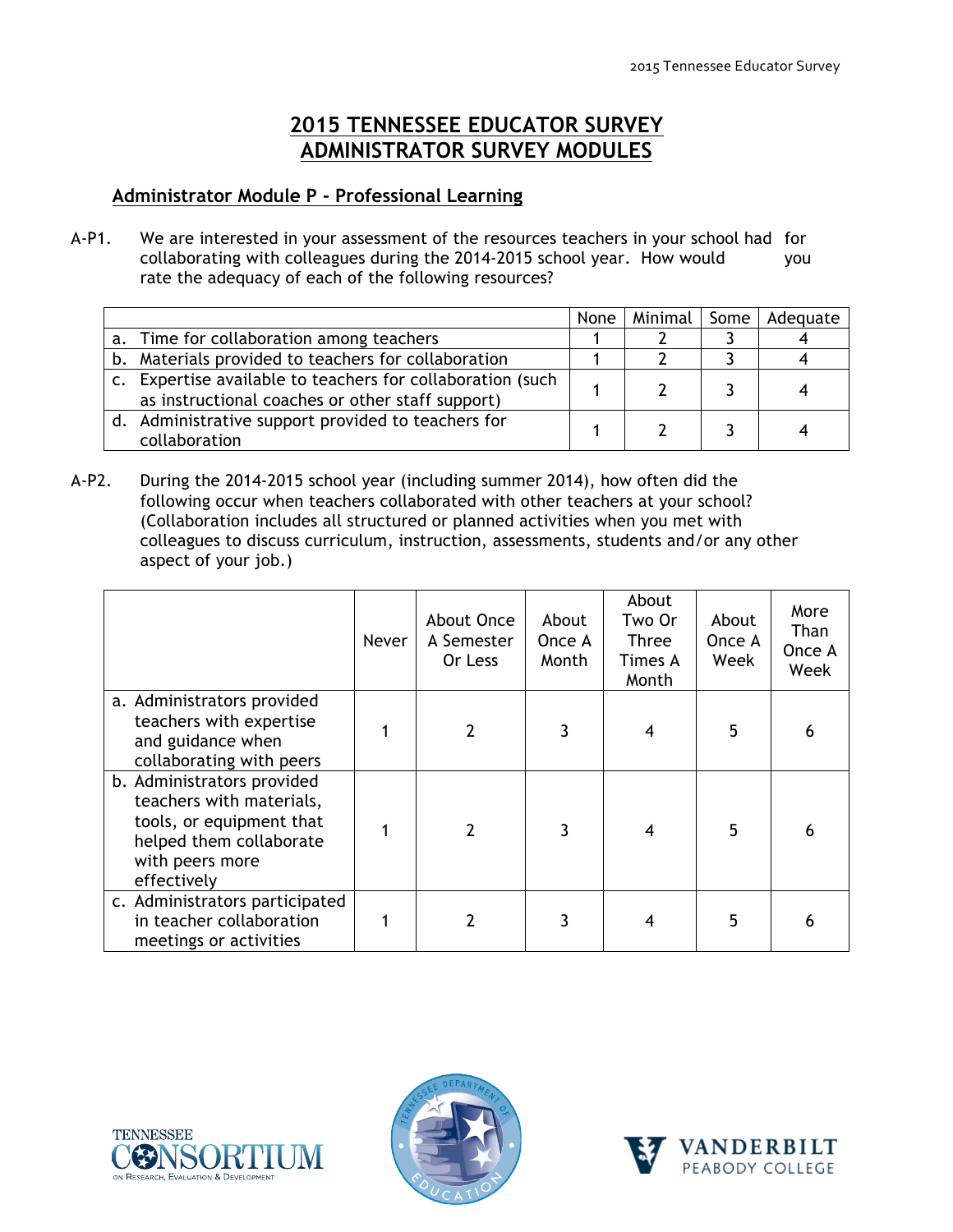A-P3. Are teachers at your school offered any of the following supports to encourage their participation in professional development activities?

|                                                                                                                   | Yes | No | Don't<br>Know |
|-------------------------------------------------------------------------------------------------------------------|-----|----|---------------|
| a. Release time from teaching (such as regular teaching responsibilities<br>temporarily assigned to someone else) |     | 2  |               |
| Scheduled time in the contract year for professional development<br>b.                                            |     | າ  |               |
| Stipend for professional development activities that take place<br>$\mathsf{C}$ .<br>outside regular work hours   |     | 7  |               |
| d. Full or partial reimbursement of college tuition                                                               |     | 7  |               |
| e. Reimbursement for conference or workshop fees                                                                  |     | 7  |               |
| Reimbursement for travel and/or daily expenses to attend<br>conferences or workshops                              |     |    |               |

A-P4. To what extent did each of the following factors influence your thinking and decisions about teachers' professional development during the 2014-2015 school year (including summer 2014)?

|                                                       | Not At | Small  | Moderate | Large  |
|-------------------------------------------------------|--------|--------|----------|--------|
|                                                       | All    | Extent | Extent   | Extent |
| a. Observations of classroom practice                 |        |        |          |        |
| b. Student assessment data                            |        |        |          |        |
| c. Overall teacher effectiveness ratings              |        |        |          |        |
| d. Conversations with or input from my<br>teachers    |        |        |          |        |
| e. Input from students                                |        |        |          |        |
| f. Input from parents                                 |        |        |          |        |
| g. Input from district staff                          |        |        |          |        |
| h. Input from other school<br>administrators          |        |        |          |        |
| i. Input from teacher leaders, mentors,<br>or coaches |        |        |          |        |





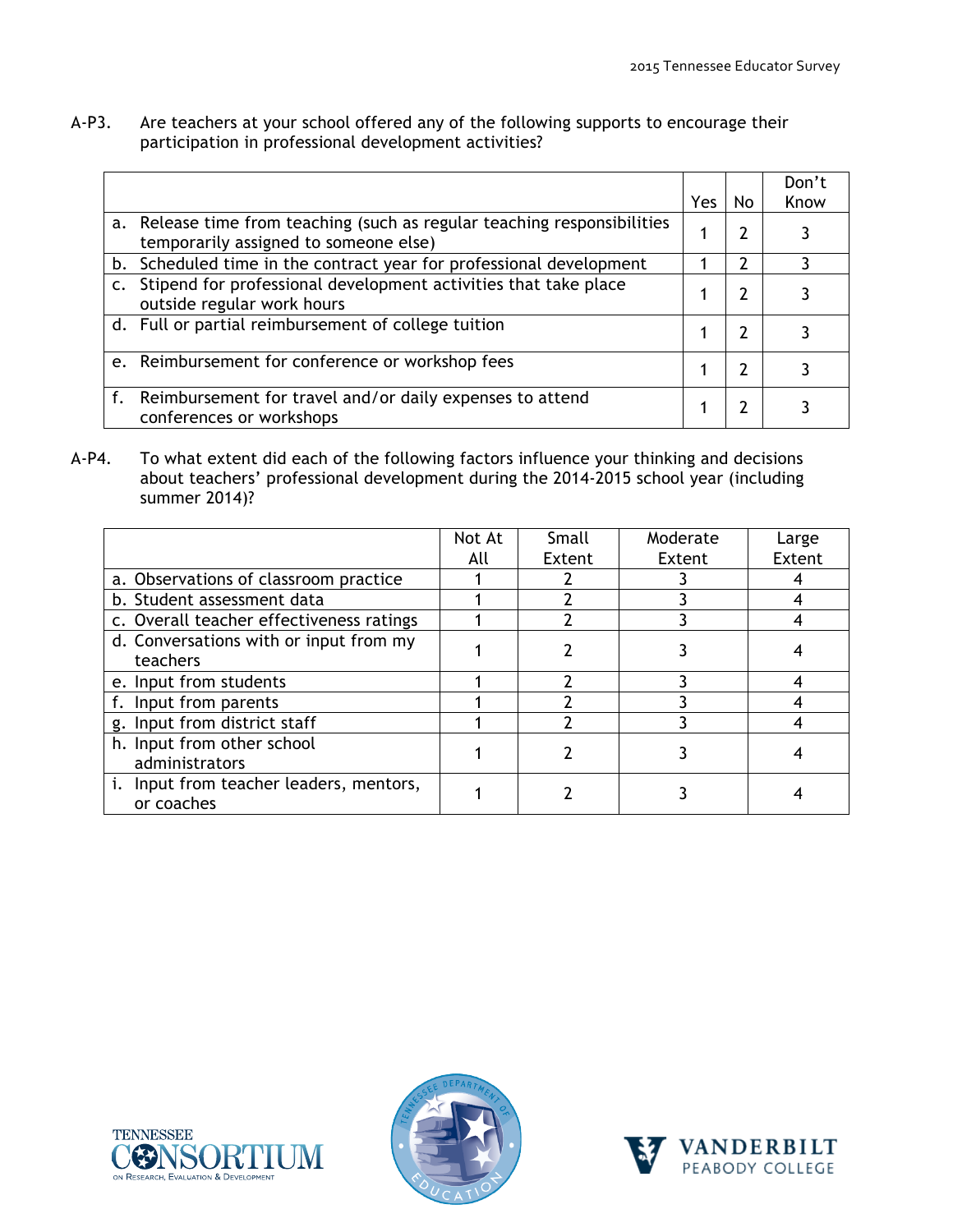A-P5. Indicate your degree of agreement with the following statements about all the professional development activities that were offered to your teachers during the 2014-2015 school year (including summer 2014). The professional development activities…

|                                                                                                                         | <b>Disagree</b> | Somewhat<br><b>Disagree</b> | Neither<br>Agree Nor<br><b>Disagree</b> | Somewhat<br>Agree | Agree |
|-------------------------------------------------------------------------------------------------------------------------|-----------------|-----------------------------|-----------------------------------------|-------------------|-------|
| a. Improved teacher content<br>knowledge of the academic<br>subjects they teach.                                        |                 | $\overline{2}$              | 3                                       | 4                 | 5     |
| b. Advanced teacher<br>understanding of effective<br>instructional strategies.                                          |                 | $\overline{2}$              | 3                                       | 4                 | 5     |
| c. Had a positive and lasting<br>impact on teacher classroom<br>instruction.                                            | 1               | $\overline{2}$              | 3                                       | 4                 | 5     |
| d. Helped teachers improve in<br>their teaching toward the<br>current Tennessee State<br>Standards.                     |                 | 2                           | 3                                       | 4                 | 5     |
| e. Helped teachers improve in<br>the areas that they are<br>evaluated on in the formal<br>teacher evaluation process.   |                 | $\overline{2}$              | 3                                       | 4                 | 5     |
| f. Were well aligned with the<br><b>Tennessee State Standards</b><br>and/or the curriculum based<br>on these standards. |                 | $\overline{2}$              | 3                                       | 4                 | 5     |
| g. Were designed to address<br>needs revealed by analysis of<br>student performance on<br>assessments.                  |                 | 2                           | 3                                       | 4                 | 5     |

A-P6. During the 2014-2015 school year (including summer 2014), how often did your district engage in the following activities to evaluate the quality of its professional development offerings to teachers?

|                                                                                               |  | Never   Rarely   Sometimes   Frequently | Do Not<br>Know |
|-----------------------------------------------------------------------------------------------|--|-----------------------------------------|----------------|
| a. Solicited feedback from teachers on<br>the professional development<br>activities          |  |                                         |                |
| b. Examined whether professional<br>development correlated to gains in<br>student achievement |  |                                         |                |





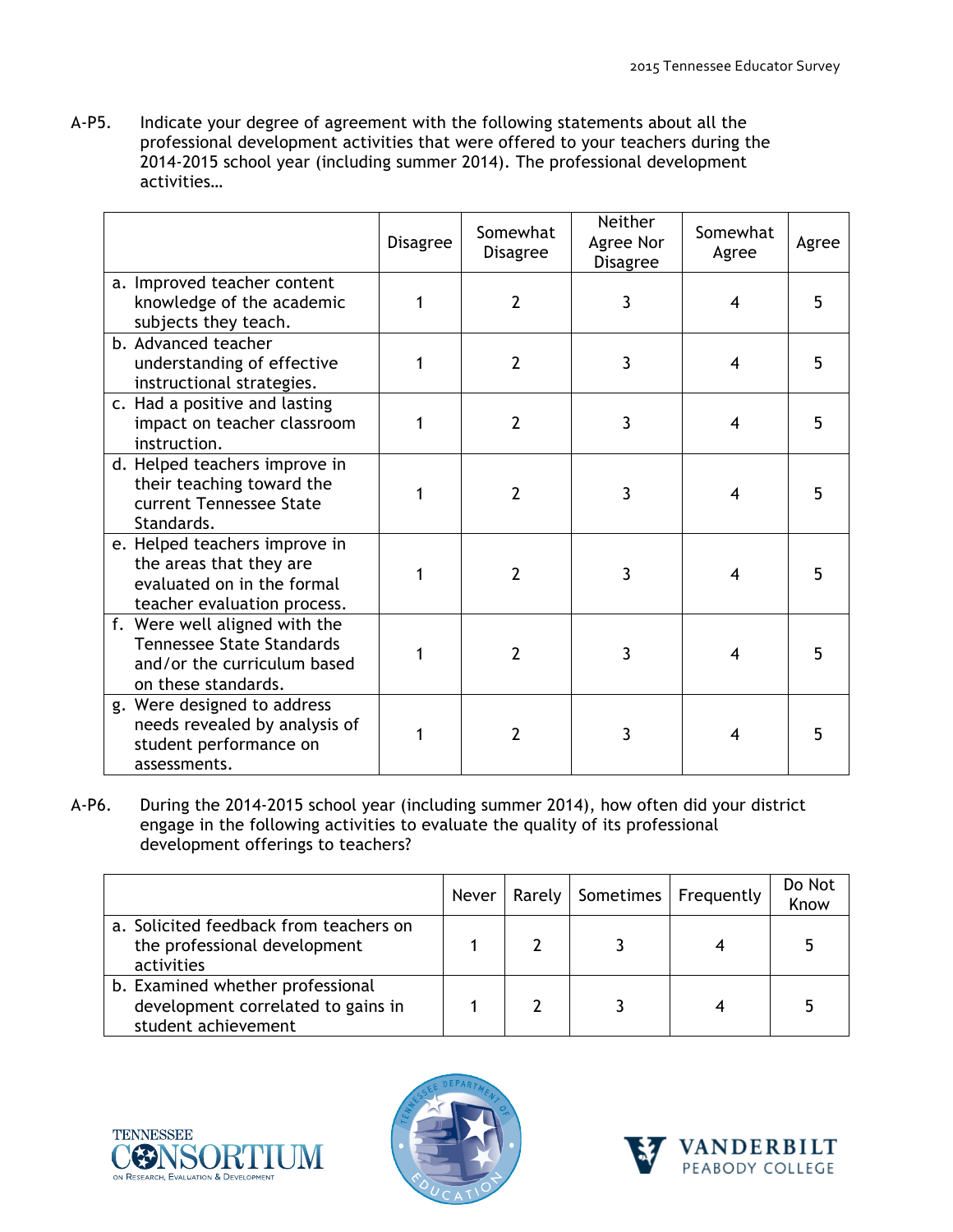| A-P7. | How successful do you feel your district was in engaging in the following with teachers |
|-------|-----------------------------------------------------------------------------------------|
|       | during the 2014-2015 school year (including summer 2014)?                               |

|                                                                                                                                 | Unsuccessful | Somewhat<br>Unsuccessful | Neither<br>Unsuccessful<br>Nor Successful | Somewhat<br>Successful | Successful |
|---------------------------------------------------------------------------------------------------------------------------------|--------------|--------------------------|-------------------------------------------|------------------------|------------|
| a. Identifying the<br>professional<br>development<br>needs of groups<br>of teachers or<br>staff as a whole                      |              | $\overline{2}$           | 3                                         | 4                      | 5          |
| b. Identifying the<br>professional<br>development<br>needs of<br>individual<br>teachers                                         |              | 2                        | 3                                         | 4                      | 5          |
| c. Ensuring that<br>teachers receive<br>support for the<br><b>Tennessee State</b><br>Standards they<br>have not yet<br>mastered |              | 2                        | 3                                         | 4                      | 5          |